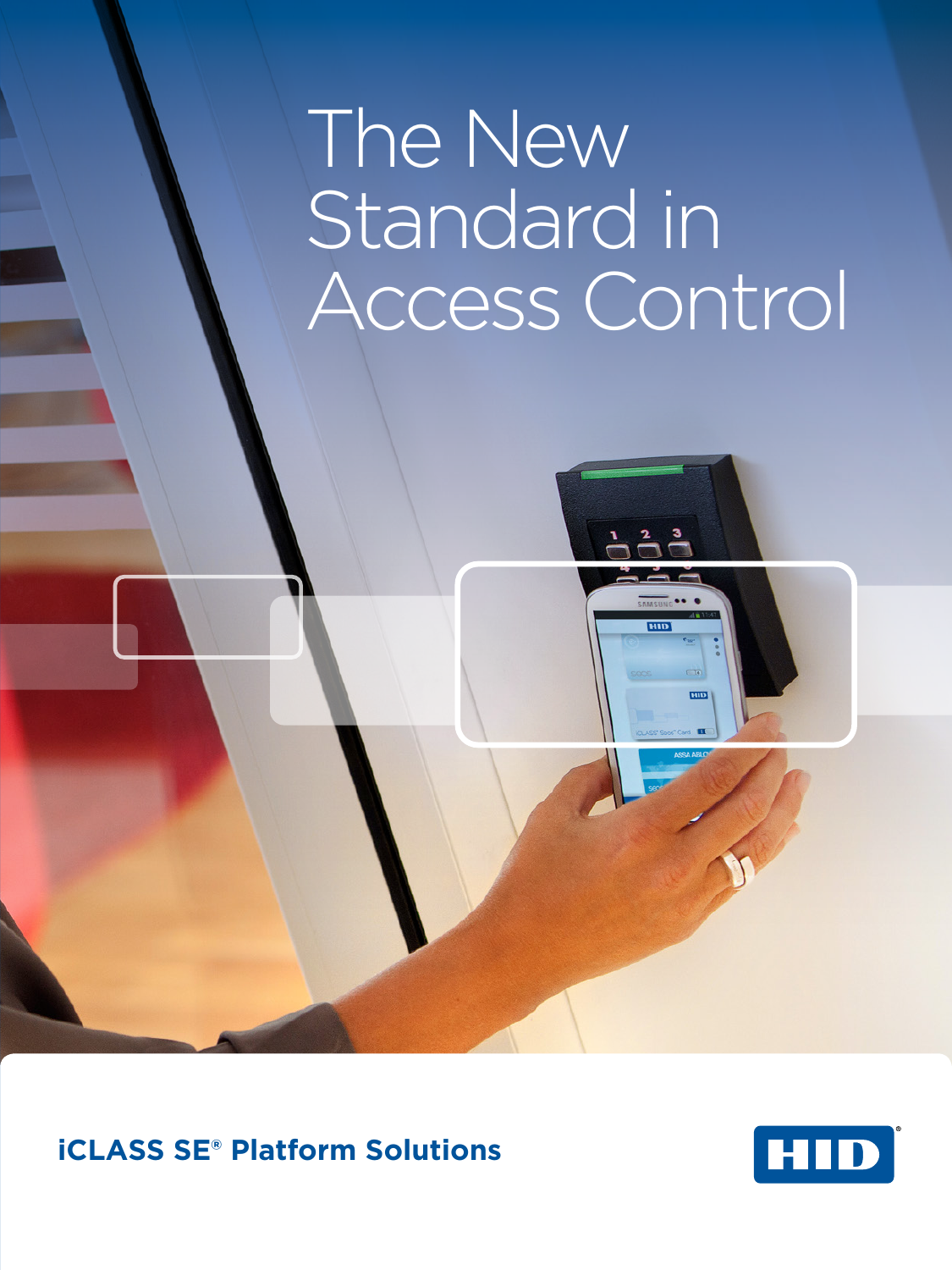

# iCLASS SE® Platform



#### **iCLASS SE SOLUTIONS**

Next generation access control solutions for increased security, adaptability, and enhanced performance. Supports multiple card technologies including iCLASS®, MIFARE® Classic and MIFARE DESFire® EV1.

#### **Meeting the Needs of Today and Tomorrow**

Organizations today are continually tasked to keep up with ever-changing security technologies. As requirements continue to evolve, this presents unique challenges to security directors with currently-deployed ID badges and existing systems for building access management and control.

In order to address this issue, there are key questions that may be asked by those responsible for physical access control systems, including:

- Will my current access control system work with the new directives and requirements?
- If not, what can I do to comply?
- How do I take advantage of enhanced security technologies for credential management to improve my organization's security profile?

The answers to these questions will vary depending on an organization's systems, policies and structure. At the same time, there has been a fundamental shift in access control that also significantly impacts how secure identities are created, used and managed. With advancements in access control, you no longer need to choose a technology for your system that you are locked into down the road. Instead, the latest solutions have made it possible for customers to dynamically enhance and change your technology over time to meet the evolving needs of your business.

As the new standard in access control, HID Global's iCLASS SE® platform positions you for the future with an open and adaptable solution that allows you to easily integrate your system for:

- **Higher security**
- Enhanced privacy
- **Interoperability**
- Flexibility and performance
- **Increased portability**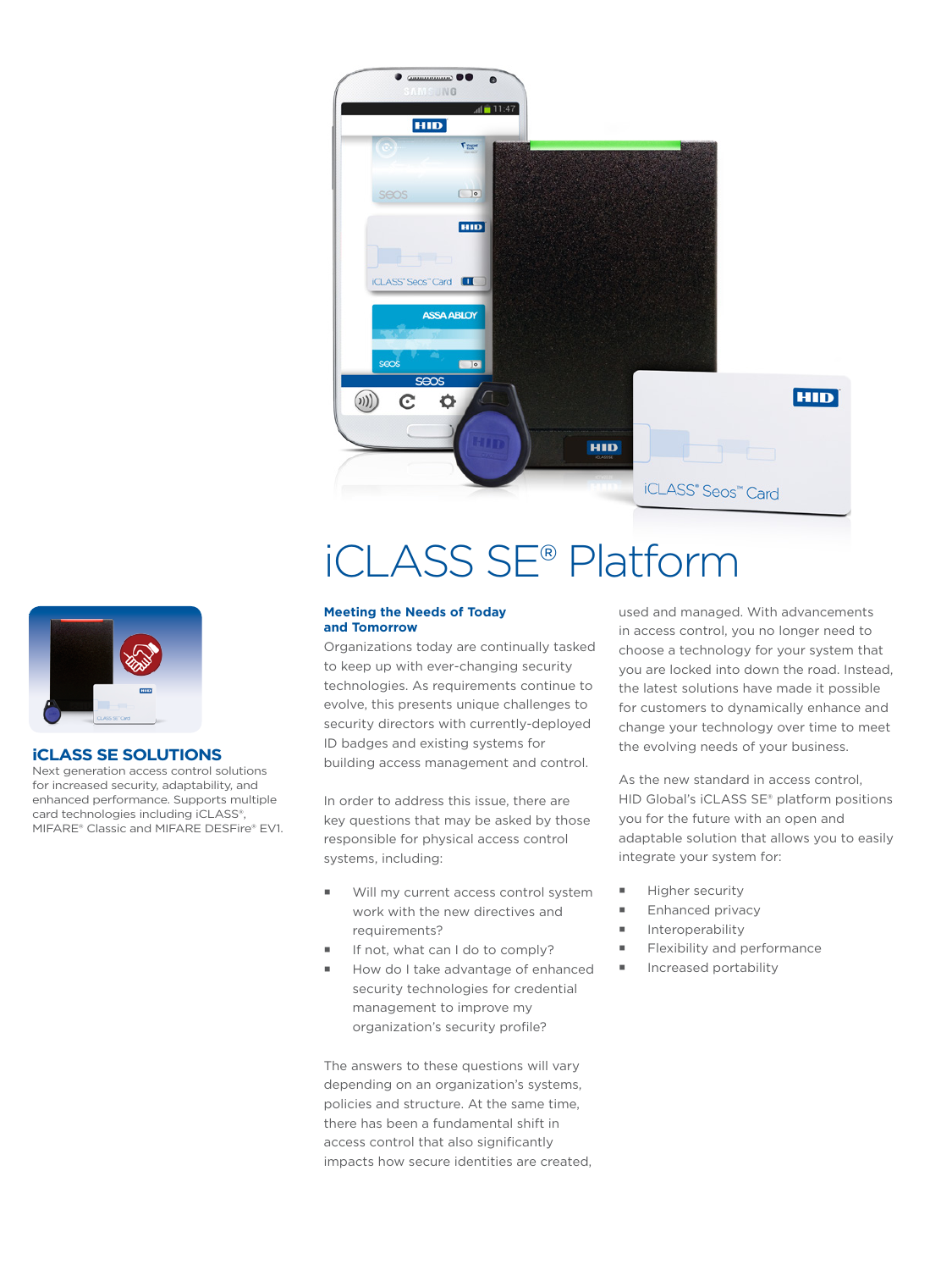

### Creating, Using & Managing Identities Made Simple

#### **iCLASS SE® Solutions**

The award-winning iCLASS SE platform features a broad portfolio of eco-friendly, field-upgradeable readers, credential encoding solutions, microprocessor-based cards, smart cards, and digital credentials for mobile access. The platform also includes a comprehensive set of tools that simplify third-party product development.

#### **Adding Mobile Access with iCLASS® Seos™**

Organizations large and small are becoming more mobile each day and security to support them must be also. The platform's iCLASS Seos credentials are portable for use on Near Field Communications (NFC)-enabled mobile devices, which allows customers to use NFC smartphones, USB tokens, and other devices for access control and other applications.

#### **The Right Choice in Access Control**

Supporting a full range of legacy, current and future technologies, iCLASS SE is a standards-based platform that makes it possible for you to use the technology of your choice within your access control system. The platform simplifies how identities are created, used and managed, enabling you to implement the right combination of technology, mobile devices, and traditional cards and badges that meets your organization's specific needs.

Whether you're introducing a new access control system in your organization, migrating to a higher level of security, or incorporating the use of NFC smartphones for mobile access, the iCLASS SE platform provides customers with the assurance that your investment in today's technologies can be leveraged into the future.

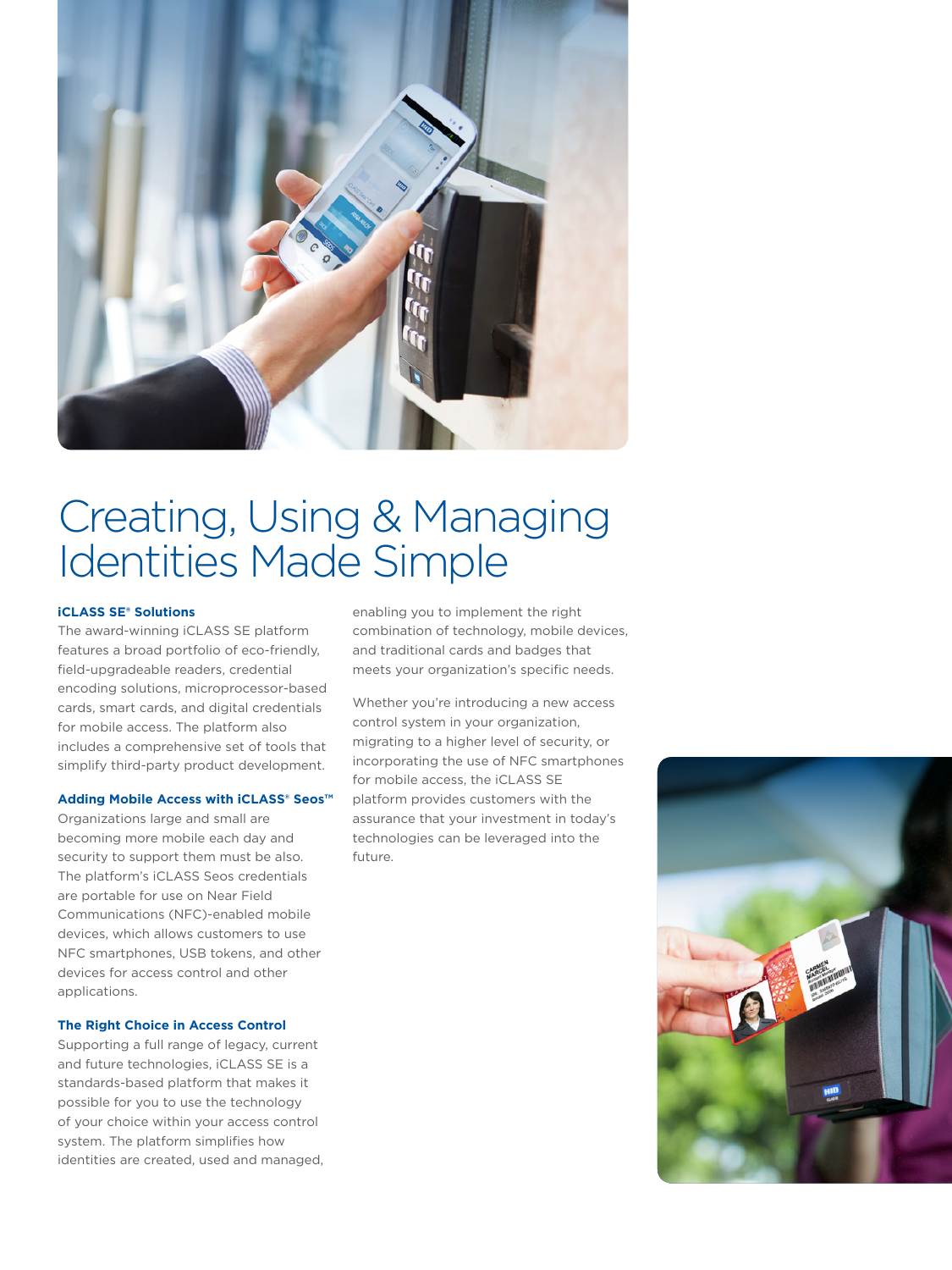

### More Powerful, More Secure

#### **Highly Secure, Strong Privacy**

The iCLASS SE® platform make access control more powerful and more secure by going beyond the traditional smart card model with multi-layered security that is independent of the card technology. Based on HID Global's Secure Identity Object® (SIO™) data model, the platform delivers added protection to identity data, as well as additional key diversification, authentication and encryption. These features bring enhanced card-to-reader security, increased privacy and maximum security to your access control system.

#### **Trust-Based Security**

The iCLASS SE platform utilizes stateof-the-art cryptography and a secure messaging protocol for trust-based communication that operates with HID Global's Trusted Identity Platform® (TIP™). TIP further ensures trusted identities within a secure ecosystem of interoperable products.

#### **iCLASS® Seos™**

Continuing to raise the bar for security, the platform's breakthrough iCLASS Seos credentials enable multiple SIOs to be embedded into a single credential or

device. This provides individual protection for each application's identity data, in addition to the high security already provided as part of the iCLASS SE platform.

#### **Additional Security Features:**

- EAL5+ certified Secure Element hardware for readers for tamper-proof protection of keys and cryptographic operations
- SIO Data Binding that inhibits data cloning by binding an object to a specific credential
- Secured communications using Open Supervised Device Protocol (OSDP) with Secure Channel Protocol
- Expanded iCLASS Elite™ Program for extended security by protecting uniquely keyed credentials, SIOs and programming update keys
- Mutual authentication, encrypted data transfer, and 64-bit diversified keys for read/write capabilities

### **SIO Enabled (SE)**

The Secure Identity Object® (SIO™) is a technology-independant, standardsbased data model for securely storing and transporting identity information in a single object. SIOs consist of a number of independent but associated data objects for physical access control (such as card numbers), biometric fingerprint templates, cash-on-card, and other applications.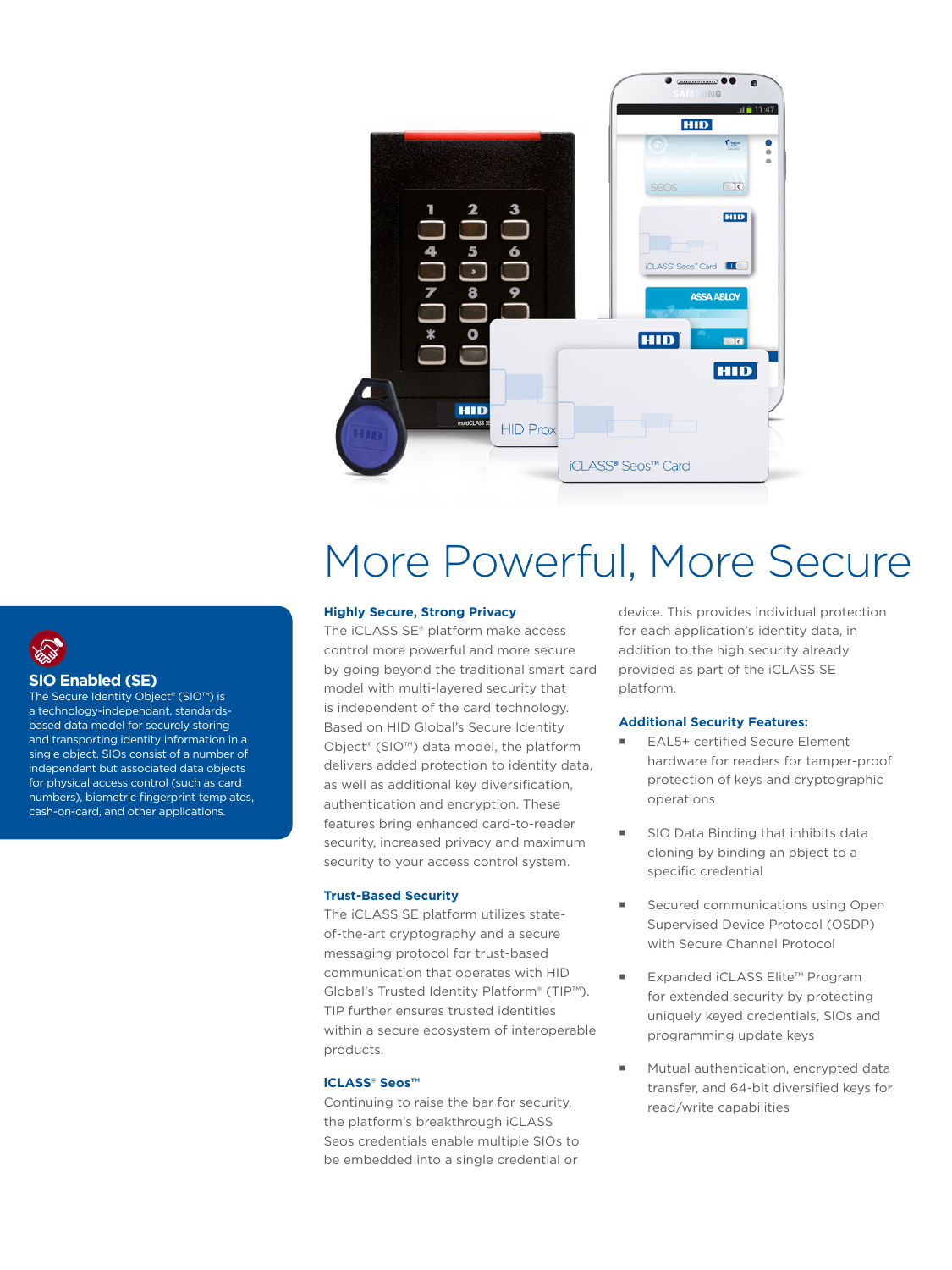



## Interoperability and Migration

The iCLASS SE® platform offers the broadest portfolio of multi-technology readers and smart cards that are adaptable to a wide array of card populations. This makes it easier and more cost-effective to migrate to more secure and flexible technology on your schedule and to your specific requirements.

#### **Easy Upgrades**

With the industry constantly changing, the iCLASS SE platform supports future technologies and applications to ensure your access control system is interoperable with the latest advances in the market. Ideal for mixed technology environments, iCLASS SE platform readers support iCLASS® Seos™, iCLASS SE, standard iCLASS, MIFARE®, and MIFARE DESFire® EV1. They also support 125 kHz HID Prox, Indala®, AWID and EM4102 for customers moving from low frequency to high frequency technology. The readers enable the use of both low and high frequency technologies simultaneously and also support the use of digital credentials on NFC-enabled smartphones and other mobile devices.

#### **Encode Credentials Locally, On Demand**

Migrating current systems to operate with iCLASS SE readers has never been easier with the platform's credential encoding solutions. Customers are empowered to encode an extensive range of credential technologies, on demand, through an easy and straightforward process. You can simply extract access control data from an existing card and write it to a new card, or you can wrap the existing credential data in an SIO™ for higher security and write it back to the same card. Customers can encode both Genuine HID® and third-party credentials, such as MIFARE, in order to upgrade existing card populations for use within the iCLASS SE platform.

### HID Prox **in the second of the second of the second of the second of the second of the second of the second of the second of the second of the second of the second of the second of the second of the second of the second of** iCLASS SE SIO Enabled DESFire EV1 Indala SIO Enabled MIFARE Classic EM iCLASS | DESFire | MIFARE

### **SEOS Seos**

The Seos ecosystem provides a highly secure, standards-based ecosystem for the generation, delivery and revocation of digital keys to open doors and authenticate identities using mobile devices, while providing the industry a single point of entry for mobile access adoption and global interoperability of locks, readers and cards. Seos keys on mobile phones replace mechanical keys and access cards for opening doors to homes, hotels, offices, hospitals and more.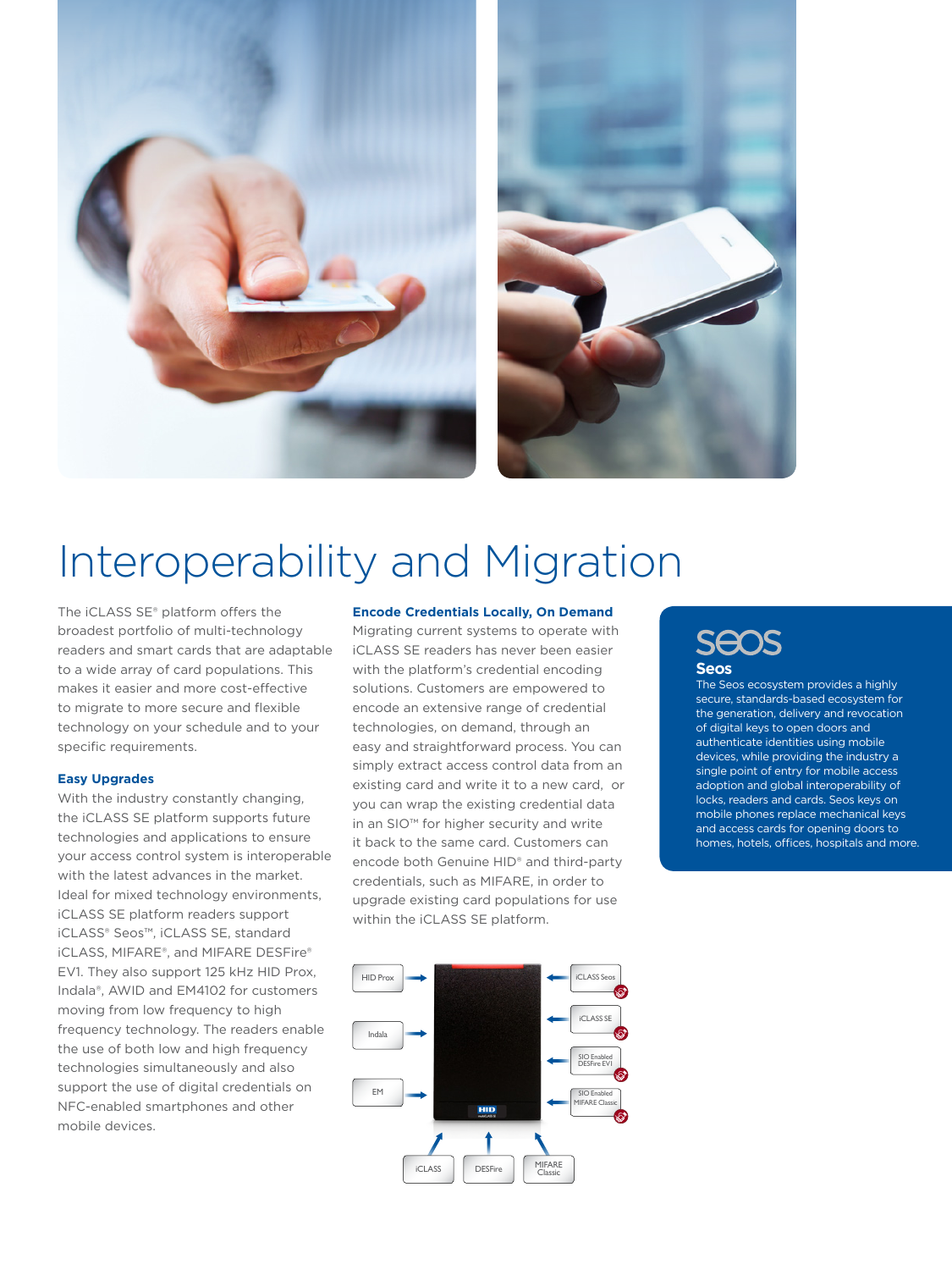# HID Global's iCLASS SE® Platform Positions You



and more.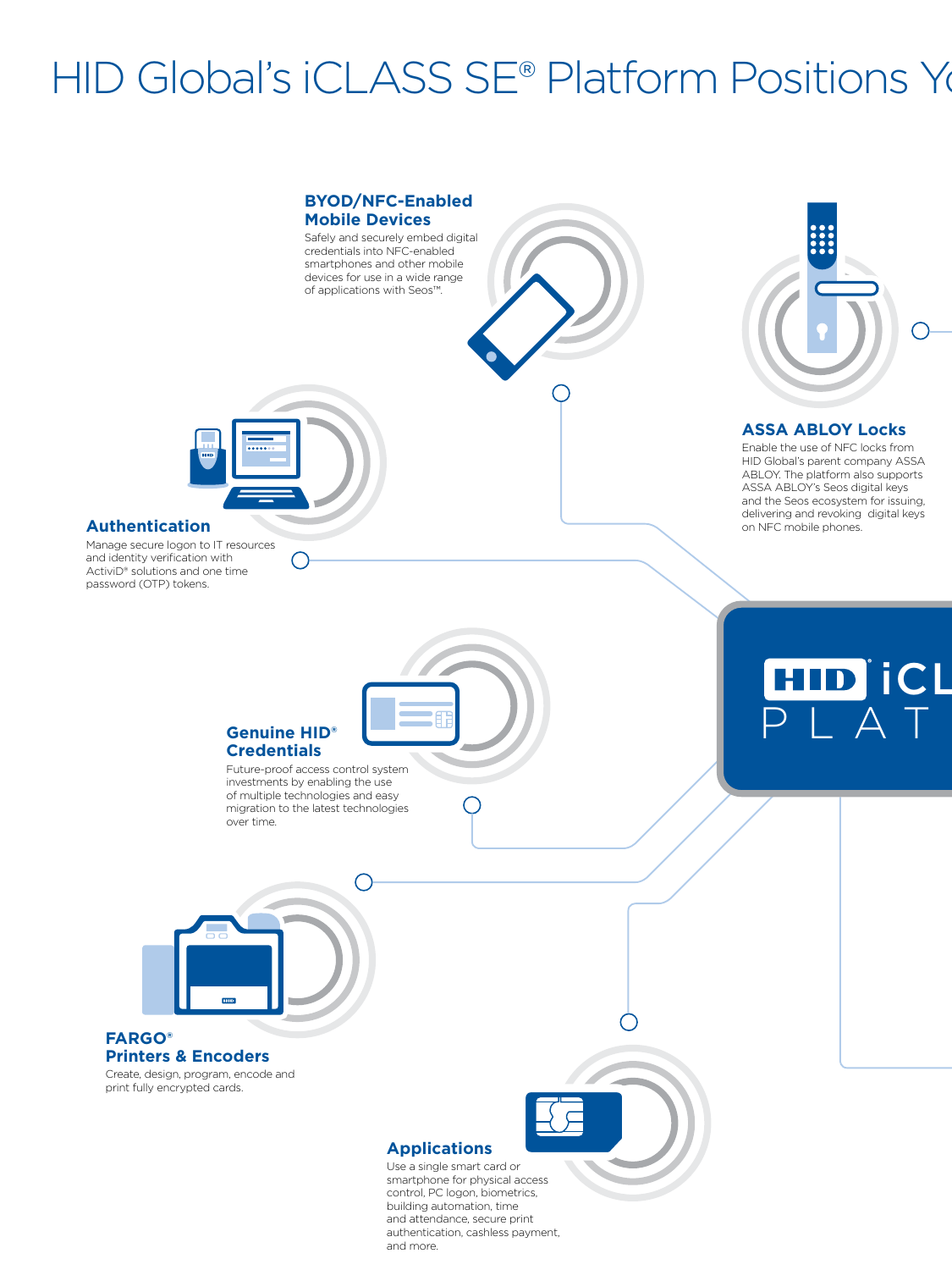## ou for the Future with a Complete Ecosystem